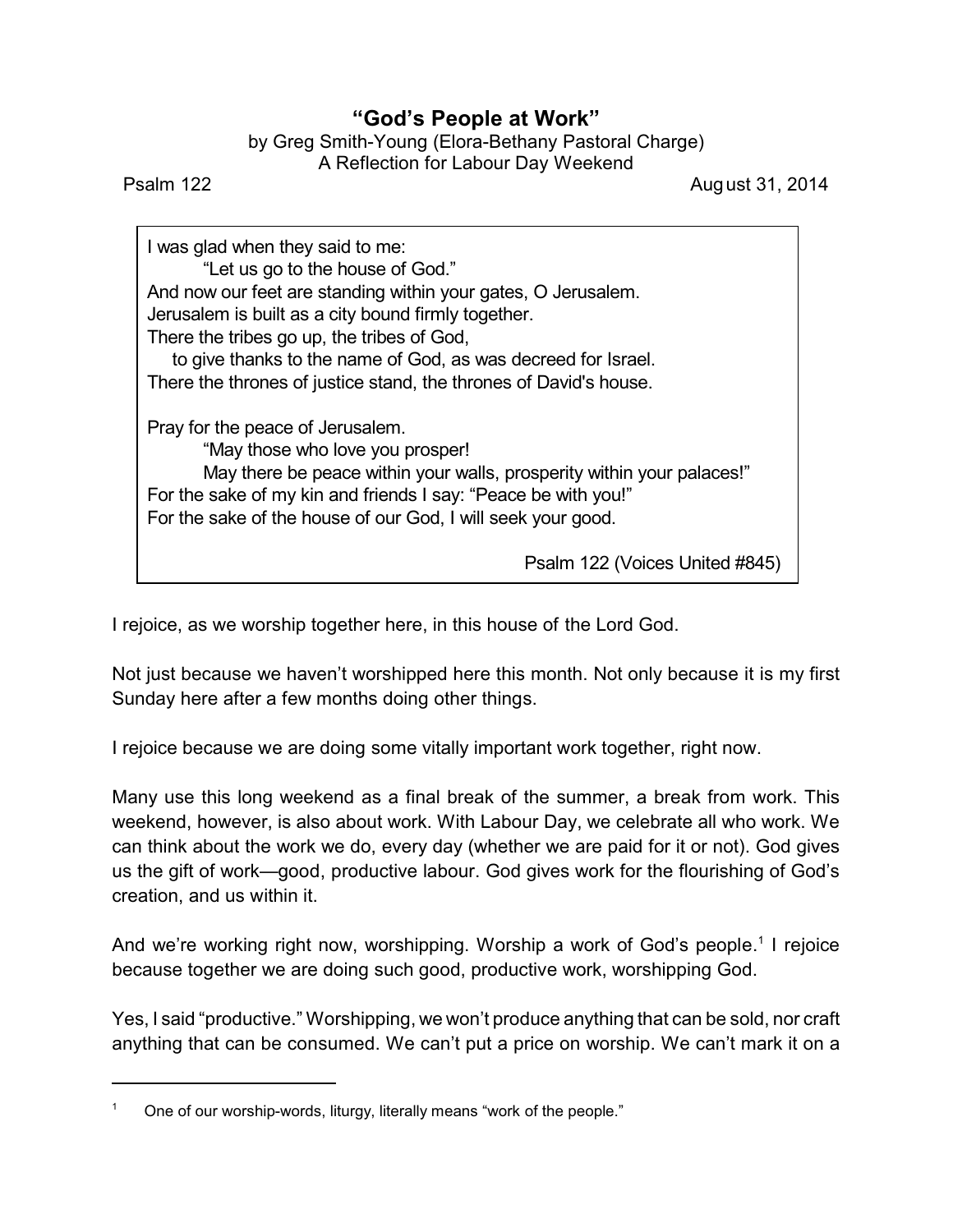time sheet. Still, worshipping God is productive. Vitally so.

II

This summer, I built a wooden play set in our backyard. It's for the children Barb babysits. I finished it. Kids have played on it. It hasn't fallen down. It looks good. Good job!

The most productive part of building it was not when I put it together.

The play set came in boxes. All the wood was pre-cut, the holes pre-drilled. It had all the hardware in bags: bolts and nuts, brackets and seats, swings and slide. It was ready for assembly by someone with my meagre skills.

Yet, as I said, assembling it was not the most productive part of the process.

No, it was, first, reading the instructions. Second, opening the bags of hardware and laying out the pieces. Then, sorting them for each step in the assembling I was about to do. That all took a couple of hours—lots of pieces, and lots of steps. Assembling it took another twelve hours. Yet it was the two hours, not the twelve, that mattered most. It was the two hours, not the twelve that were most productive. It looked like I had done very little after those two hours of reading and sorting—a few creased pages and many piles. Yet those hours meant more to the successful project, than the twelve hours that followed.

III

This one hour together in worship will shape our 167 hours that will come this week. No matter what we will do, nor what will happen to us, the good stuff and the tough stuff, it is what we do this hour that makes the difference for the rest.

Psalm 122, the one we read, is about worship. People are coming up to the "house of the Lord," the Temple in Jerusalem, to praise and pray to God. The Temple at its centre makes the whole city holy. Jerusalem is a place of praise and prayer.

God uses this psalm to teach us some things about praise and prayer in our place here.

IV

## **Worshipping God HOLDS us together.**

The Psalm says all the tribes go up to Jerusalem, the twelve tribes of Israel. People from the mighty tribe of Judah and folks from tiny little Benjamin. From Naphtali in the north and Simeon down south. From Dan along the coast and Reuben over the mountains. All sorts,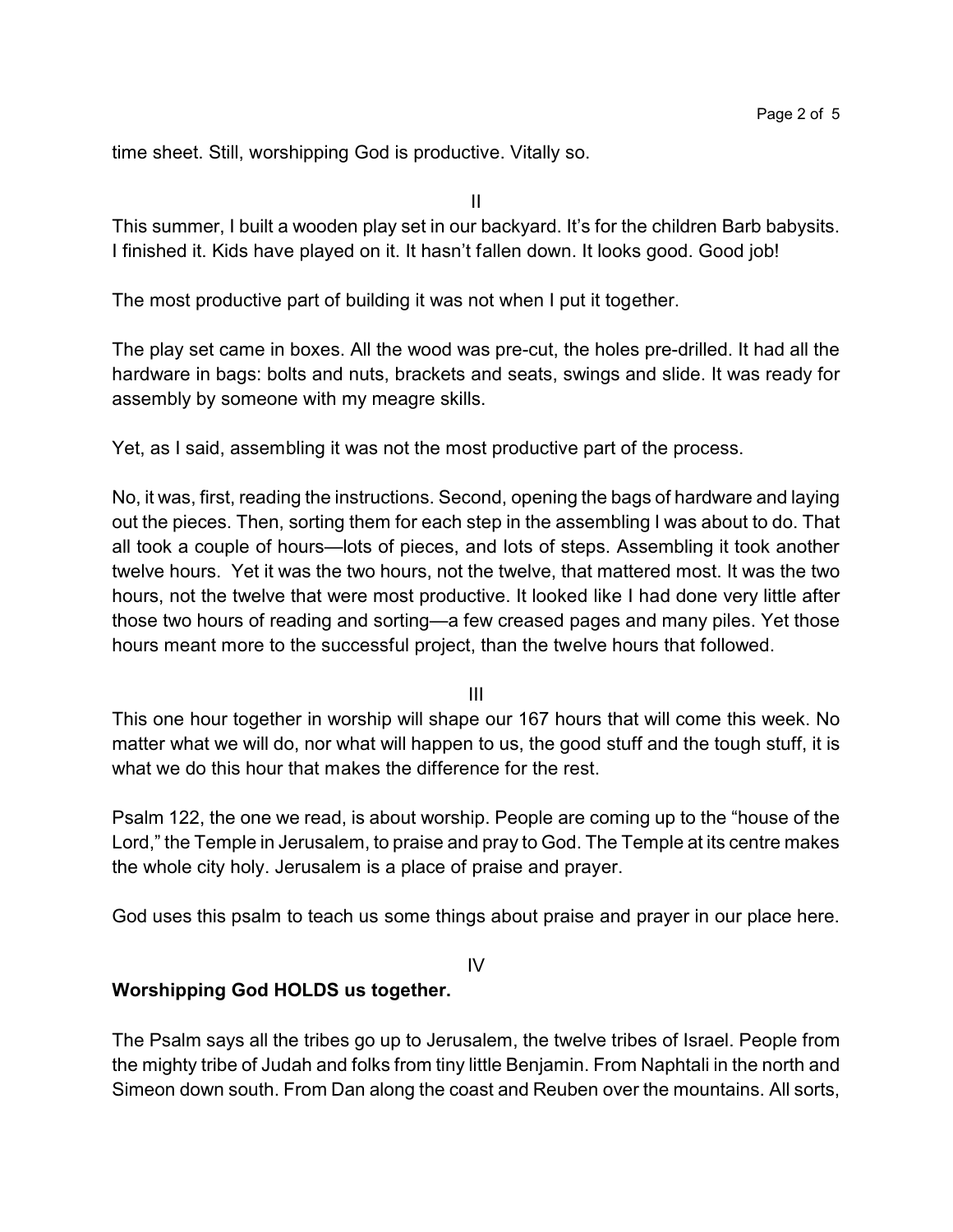coming to Jerusalem to worship God.

The Psalm calls Jerusalem a city "bound firmly together."<sup>2</sup> One early translator put it like this: the Holy City is "at unity with itself."<sup>3</sup> All that diversity—the twelve-tribes diversity—in this place of worship finds a unity with itself. All fit together. All complement each other, worshipping God.

Our worship holds us together. Different sorts of people. Different experiences. Even divided by disagreements, worshipping God holds us together.

Worship holds each of us together, in our own selves. A minister paid a visit to a woman. He found her embroidering a piece of cloth, held tight on an oval hoop. She said, "Pastor, while waiting for you to come I realized what's wrong with me—I don't have a frame. My feelings, my thoughts, my activities—everything is loose and sloppy. There is no border to my life. I never know where I am. I need a frame for my life like this one I have for my embroidery."<sup>4</sup>

Worshipping God places us in a frame, and holds us together.

It's the frame that says, *"God looked at all God had made, and it was very good."<sup>5</sup>*

It says, *"God made them, male and female"—that's all of us!—in God's image.<sup>6</sup>*

The frame, *"I am the Lord God who brought out of slavery: you will have no other gods before me."<sup>7</sup>*

*"God loved the world so much that God gave his only son. So anyone who trusts in him will not perish, but have life eternal."<sup>8</sup>*

*"Love the Lord your God with everything you are. Love your neighbour as if they were*

 $\frac{2}{3}$  Voices United #845.

<sup>3</sup> From the Coverdale Bible. Published in 1535, it was the first complete English translation of the Bible. Quoted in Eugene H. Peterson, A Long Obedience in the Same Direction. Second Edition (Downers Grove: Intervarsity, 2000), 52.

 $^{4}$  Peterson tells this story on p. 53.

Genesis 1.31.

 $\frac{6}{7}$  Genesis 1.27.

Exodus 20.2-3.

<sup>8</sup> John 3.16.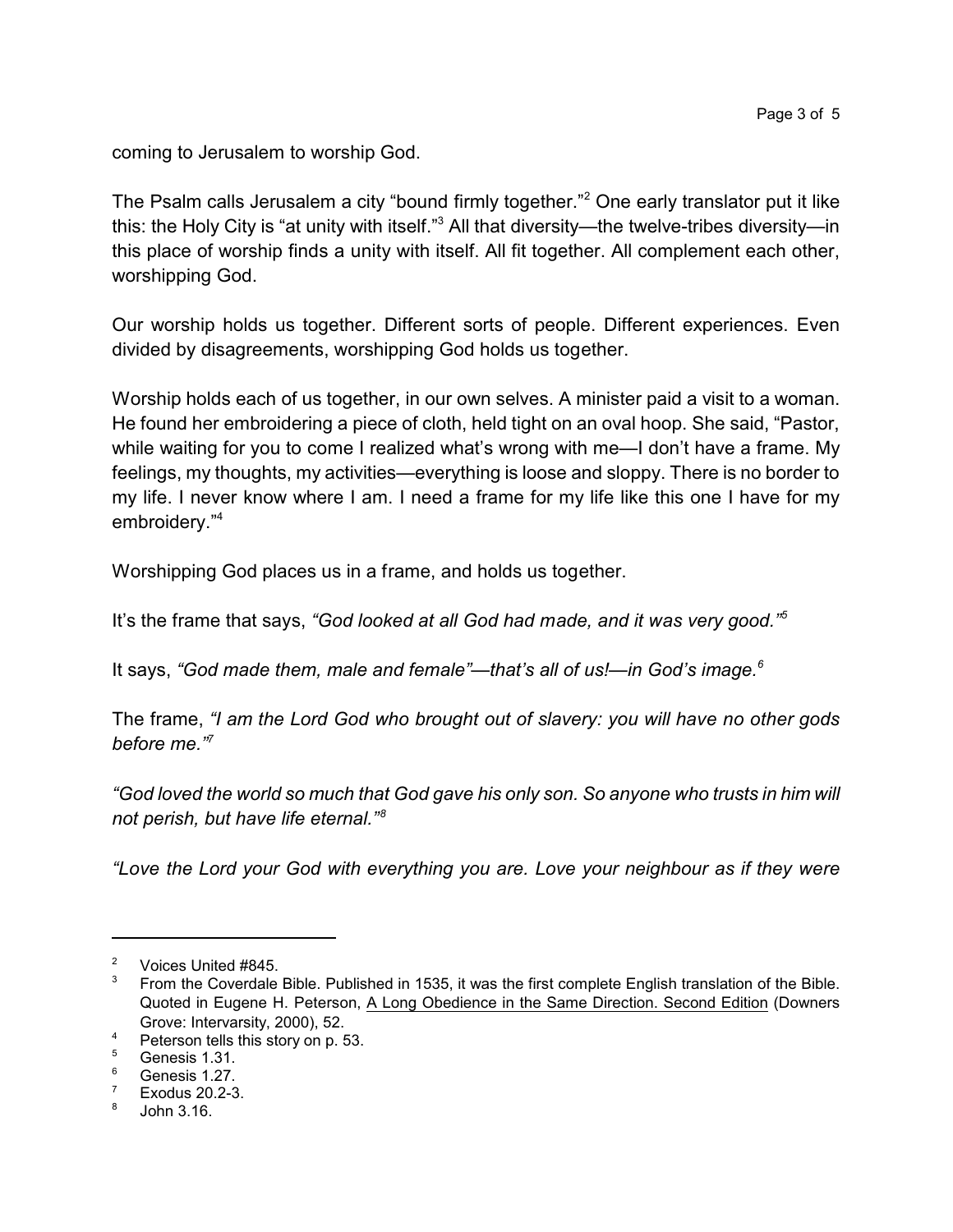*you."<sup>9</sup>*

*"While we were weak, sinners, God's enemies, Jesus died for us."<sup>10</sup>*

*"This is my body. This is my blood. Broken for you. Shed for you."<sup>11</sup>*

*"The tomb is empty. He is risen!"<sup>12</sup>*

*"Baptize in the name of the Father, the Son and the Holy Spirit." <sup>13</sup>*

*"In Christ God was reconciling the world to himself . . . and entrusting to us the message of reconciliation."<sup>14</sup>*

*"I see a new heavens and a new earth."<sup>15</sup>*

*"Behold! I am making all things new!"<sup>16</sup>*

Worshipping, we behold the presence of God who is always with us. And in worship, we see that all things—all of us, all about us, the whole creation—live within the embrace of God's healing, reconciling, rescuing, forgiving, life-giving, flourishing love.

Without that frame, everything unravels.

Living in that frame, all the threads and stitches, hold together.

V

Worshipping God, this work we are doing now, holds us together for all the work, and everything else in the days to come.

## **Worshipping God SENDS us into those days, to pray.**

Of course, we pray now. That's part of worship. But the praying doesn't stop after now.

<sup>&</sup>lt;sup>9</sup> Deuteronomy 6.4-5 and Leviticus 19.18b; see also Matthew 22.39 and parallels.

<sup>10</sup> See Romans 5.6-10.

<sup>&</sup>lt;sup>11</sup> See Mark 14.22-24 and parallels.

 $12$  See Matthew 28.6 and parallels.

<sup>13</sup> Matthew 28.19.

 $14$   $2<sup>nd</sup>$  Corinthians 5.19.

<sup>&</sup>lt;sup>15</sup> Revelation 21.1.

<sup>&</sup>lt;sup>16</sup> Revelation 21.5.